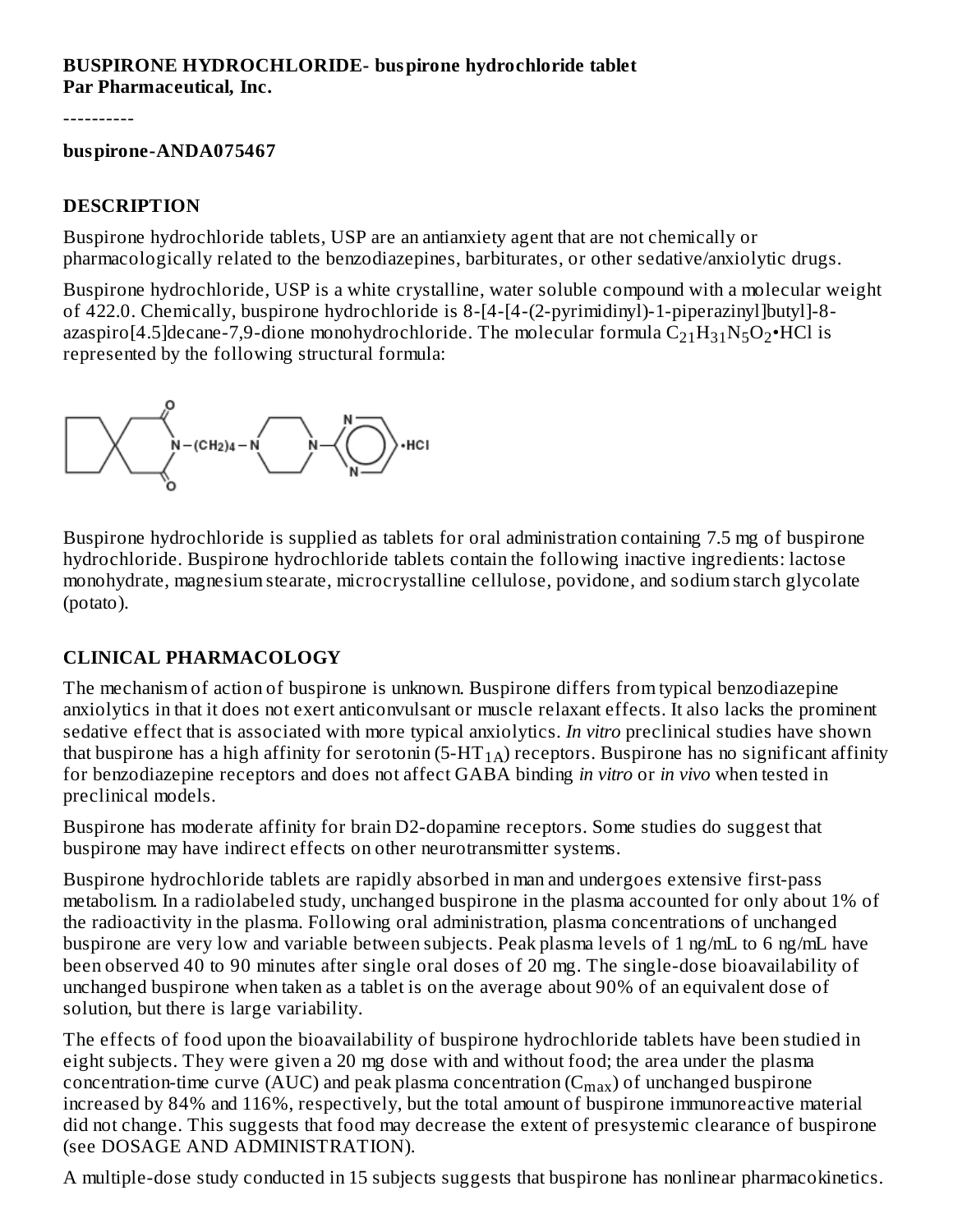Thus, dose increases and repeated dosing may lead to somewhat higher blood levels of unchanged buspirone than would be predicted from results of single-dose studies.

An *in vitro* protein binding study indicated that approximately 86% of buspirone is bound to plasma proteins. It was also observed that aspirin increased the plasma levels of free buspirone by 23%, while flurazepam decreased the plasma levels of free buspirone by 20%. However, it is not known whether these drugs cause similar effects on plasma levels of free buspirone *in vivo*, or whether such changes, if they do occur, cause clinically significant differences in treatment outcome. An *in vitro* study indicated that buspirone did not displace highly protein-bound drugs such as phenytoin, warfarin, and propranolol from plasma protein, and that buspirone may displace digoxin.

Buspirone is metabolized primarily by oxidation, which *in vitro* has been shown to be mediated by cytochrome P450 3A4 (CYP3A4) (see PRECAUTIONS: Drug Interactions). Several hydroxylated derivatives and a pharmacologically active metabolite, 1-pyrimidinylpiperazine (1-PP), are produced. In animal models predictive of anxiolytic potential, 1-PP has about one quarter of the activity of buspirone, but is present in up to 20-fold greater amounts. However, this is probably not important in humans: blood samples from humans chronically exposed to buspirone hydrochloride tablets do not exhibit high levels of 1-PP; mean values are approximately 3 ng/mL and the highest human blood level recorded among 108 chronically dosed patients was 17 ng/mL, less than 1/200th of 1-PP levels found in animals given large doses of buspirone without signs of toxicity.

In a single-dose study using  $^{14}$ C-labeled buspirone, 29% to 63% of the dose was excreted in the urine within 24 hours, primarily as metabolites; fecal excretion accounted for 18% to 38% of the dose. The average elimination half-life of unchanged buspirone after single doses of 10 mg to 40 mg is about 2 to 3 hours.

#### **Special Populations**

#### *Age and Gender Effects*

After single or multiple doses in adults, no significant differences in buspirone pharmacokinetics (AUC and  $\rm C_{max}$ ) were observed between elderly and younger subjects or between men and women.

## *Hepatic Impairment*

After multiple-dose administration of buspirone to patients with hepatic impairment, steady-state AUC of buspirone increased 13-fold compared with healthy subjects (see PRECAUTIONS).

## *Renal Impairment*

After multiple-dose administration of buspirone to renally impaired (Cl $_{\rm cr}$ = 10 to 70 mL/min/1.73 m<sup>2</sup>) patients, steady-state AUC of buspirone increased 4-fold compared with healthy (Cl $_{\rm cr}$   $\geq$  80 mL/min/1.73  $\overline{m}^2$ ) subjects (see PRECAUTIONS).

## *Race Effects*

The effects of race on the pharmacokinetics of buspirone have not been studied.

## **INDICATIONS AND USAGE**

Buspirone hydrochloride tablets are indicated for the management of anxiety disorders or the short-term relief of the symptoms of anxiety. Anxiety or tension associated with the stress of everyday life usually does not require treatment with an anxiolytic.

The efficacy of buspirone hydrochloride tablets have been demonstrated in controlled clinical trials of outpatients whose diagnosis roughly corresponds to Generalized Anxiety Disorder (GAD). Many of the patients enrolled in these studies also had coexisting depressive symptoms and buspirone hydrochloride tablets relieved anxiety in the presence of these coexisting depressive symptoms. The patients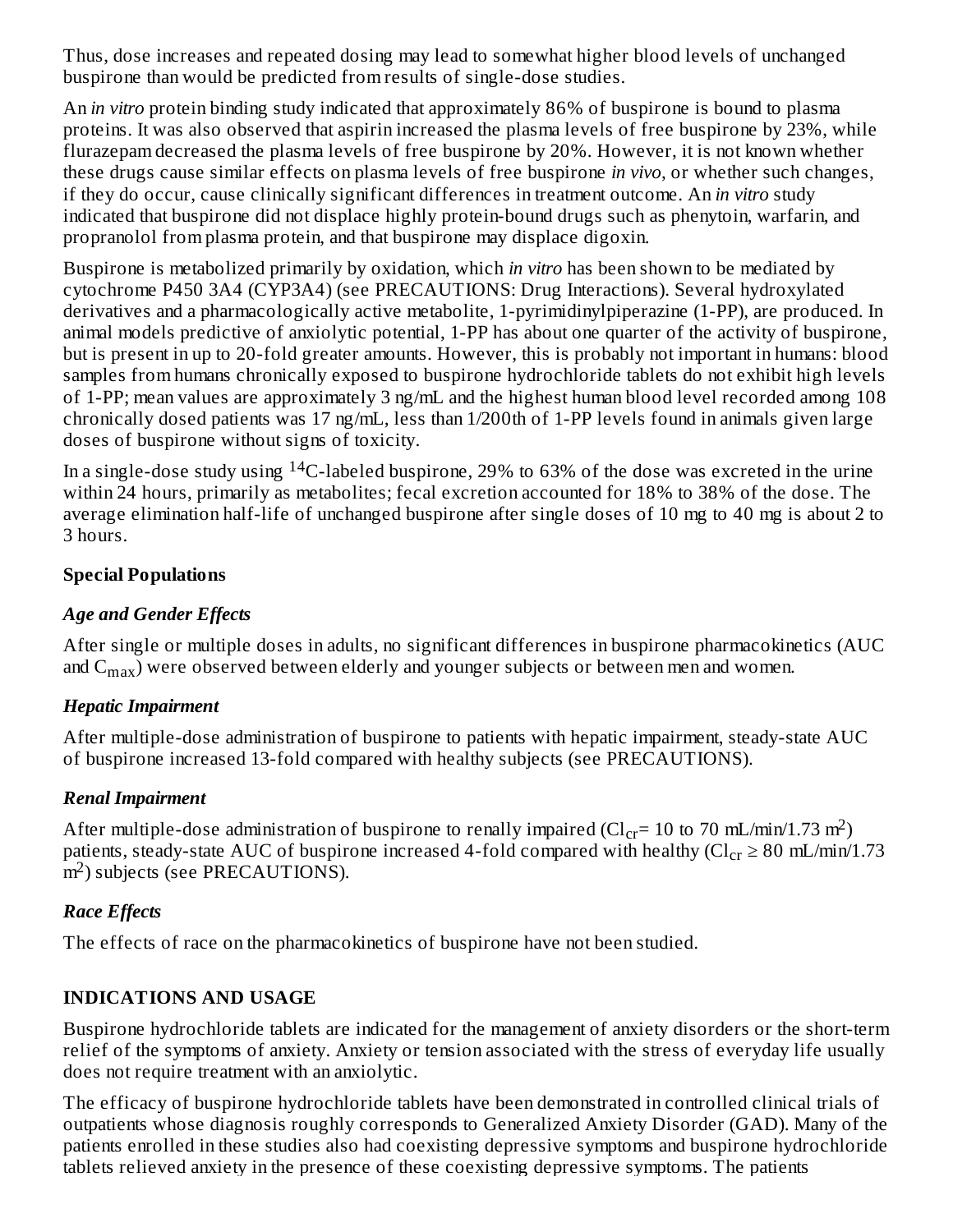evaluated in these studies had experienced symptoms for periods of 1 month to over 1 year prior to the study, with an average symptom duration of 6 months. Generalized Anxiety Disorder (300.02) is described in the American Psychiatric Association's Diagnostic and Statistical Manual,  $III<sup>1</sup>$  as follows:

Generalized, persistent anxiety (of at least 1 month continual duration), manifested by symptoms from three of the four following categories:

- 1. Motor tension: shakiness, jitteriness, jumpiness, trembling, tension, muscle aches, fatigability, inability to relax, eyelid twitch, furrowed brow, strained face, fidgeting, restlessness, easy startle.
- 2. Autonomic hyperactivity: sweating, heart pounding or racing, cold, clammy hands, dry mouth, dizziness, lightheadedness, paresthesias (tingling in hands or feet), upset stomach, hot or cold spells, frequent urination, diarrhea, discomfort in the pit of the stomach, lump in the throat, flushing, pallor, high resting pulse and respiration rate.
- 3. Apprehensive expectation: anxiety, worry, fear, rumination, and anticipation of misfortune to self or others.
- 4. Vigilance and scanning: hyperattentiveness resulting in distractibility, difficulty in concentrating, insomnia, feeling "on edge," irritability, impatience.

The above symptoms would not be due to another mental disorder, such as a depressive disorder or schizophrenia. However, mild depressive symptoms are common in GAD.

The effectiveness of buspirone hydrochloride tablets in long-term use, that is, for more than 3 to 4 weeks, has not been demonstrated in controlled trials. There is no body of evidence available that systematically addresses the appropriate duration of treatment for GAD. However, in a study of longterm use, 264 patients were treated with buspirone hydrochloride tablets for 1 year without ill effect. Therefore, the physician who elects to use buspirone hydrochloride tablets for extended periods should periodically reassess the usefulness of the drug for the individual patient.

#### **CONTRAINDICATIONS**

Buspirone hydrochloride tablets are contraindicated in patients hypersensitive to buspirone hydrochloride.

The use of monoamine oxidase inhibitors (MAOIs) intended to treat depression with buspirone or within 14 days of stopping treatment with buspirone is contraindicated because of an increased risk of serotonin syndrome and/or elevated blood pressure. The use of buspirone within 14 days of stopping an MAOI intended to treat depression is also contraindicated.

Starting buspirone in a patient who is being treated with reversible MAOIs such as linezolid or intravenous methylene blue is also contraindicated because of an increased risk of serotonin syndrome (see WARNINGS, DOSAGE AND ADMINISTRATION AND PRECAUTIONS: Drug Interactions).

#### **WARNINGS**

**The administration of buspirone hydrochloride tablets to a patient taking a monoamine oxidas e inhibitor (MAOI) may pos e a hazard.** There have been reports of the occurrence of elevated blood pressure when buspirone hydrochloride tablets have been added to a regimen including an MAOI. Therefore, it is recommended that buspirone hydrochloride tablets not be used concomitantly with an MAOI.

#### **Serotonin Syndrome**

The development of a potentially life-threatening serotonin syndrome has been reported with SNRIs, SSRIs, and other serotonergic drugs, including buspirone, alone but particularly with concomitant use of other serotonergic drugs (including triptans), with drugs that impair metabolism of serotonin (in particular, MAOIs, including reversible MAOIs such as linezolid and intravenous methylene blue), or with antipsychotics or other dopamine antagonists.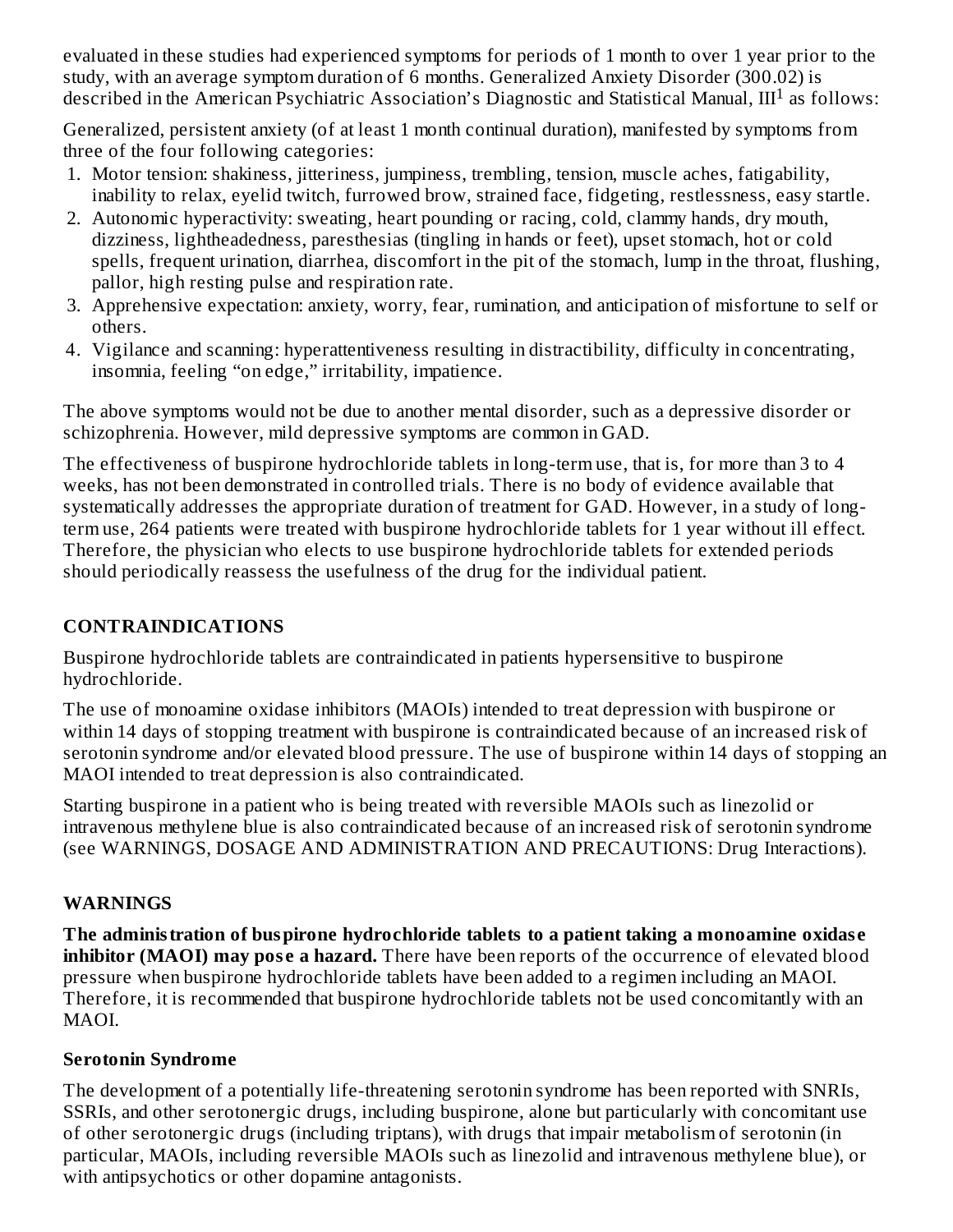Serotonin syndrome symptoms may include mental status changes (e.g., agitation, hallucinations, delirium, and coma), autonomic instability (e.g., tachycardia, labile blood pressure, dizziness, diaphoresis, flushing, hyperthermia), neuromuscular changes (e.g., tremor, rigidity, myoclonus, hyperreflexia, incoordination), seizures, and/or gastrointestinal symptoms (e.g., nausea, vomiting, diarrhea). Patients should be monitored for emergence of serotonin syndrome.

The concomitant use of buspirone with MAOIs intended to treat depression is contraindicated. Buspirone should also not be started in a patient who is being treated with reversible MAOIs such as linezolid or intravenous methylene blue. All reports with methylene blue that provided information on the route of administration involved intravenous administration in the dose range of 1 mg/kg to 8 mg/kg. There have been no reports involving the administration of methylene blue by other routes (such as oral tablets or local tissue injection) or at lower doses. There may be circumstances when it is necessary to initiate treatment with a reversible MAOI such as linezolid or intravenous methylene blue in a patient taking buspirone. Buspirone should be discontinued before initiating treatment with the reversible MAOI (see CONTRAINDICATIONS, DOSAGE AND ADMINISTRATION AND DRUG INTERACTIONS).

If concomitant use of buspirone with a 5-hydroxytryptmine receptor agonist (triptan) is clinically warranted, careful observation of the patient is advised, particularly during treatment initiation and dose increases.

The concomitant use of buspirone with serotonin precursors (such as tryptophan) is not recommended.

Treatment with buspirone and any concomitant serotonergic or antidopaminergic agents, including antipsychotics, should be discontinued immediately if the above events occur and supportive symptomatic treatment should be initiated.

Because buspirone hydrochloride tablets have no established antipsychotic activity, it should not be employed in lieu of appropriate antipsychotic treatment.

#### **PRECAUTIONS**

#### **General**

#### *Interference with Cognitive and Motor Performance*

Studies indicate that buspirone hydrochloride tablets are less sedating than other anxiolytics and that it does not produce significant functional impairment. However, its CNS effects in any individual patient may not be predictable. Therefore, patients should be cautioned about operating an automobile or using complex machinery until they are reasonably certain that buspirone treatment does not affect them adversely.

While formal studies of the interaction of buspirone hydrochloride tablets with alcohol indicate that buspirone does not increase alcohol-induced impairment in motor and mental performance, it is prudent to avoid concomitant use of alcohol and buspirone.

#### *Potential for Withdrawal Reactions in Sedative/Hypnotic/Anxiolytic Drug-Dependent Patients*

Because buspirone hydrochloride tablets do not exhibit cross-tolerance with benzodiazepines and other common sedative/hypnotic drugs, it will not block the withdrawal syndrome often seen with cessation of therapy with these drugs. Therefore, before starting therapy with buspirone hydrochloride tablets, it is advisable to withdraw patients gradually, especially patients who have been using a CNS-depressant drug chronically, from their prior treatment. Rebound or withdrawal symptoms may occur over varying time periods, depending in part on the type of drug, and its effective half-life of elimination.

The syndrome of withdrawal from sedative/hypnotic/anxiolytic drugs can appear as any combination of irritability, anxiety, agitation, insomnia, tremor, abdominal cramps, muscle cramps, vomiting, sweating,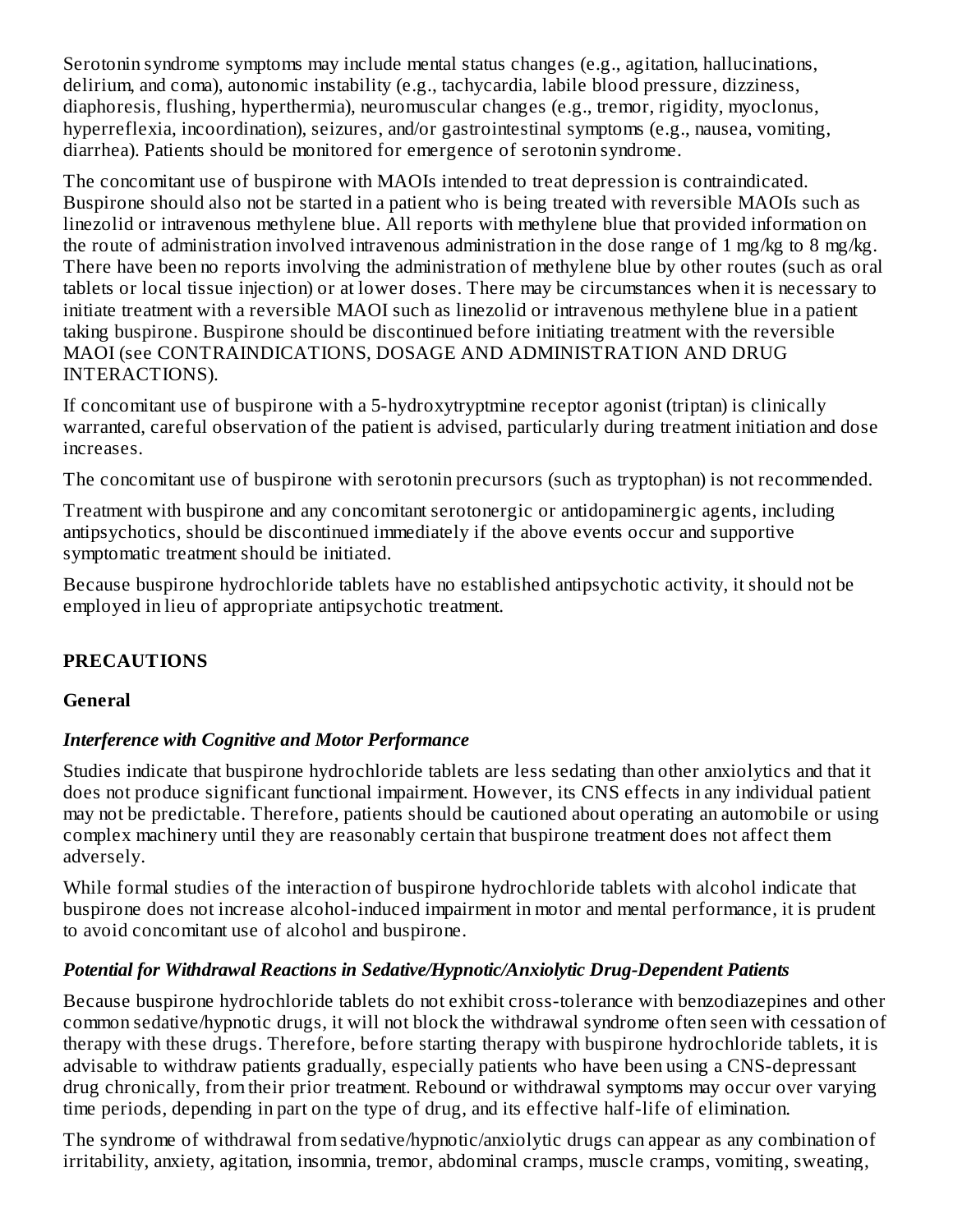flu-like symptoms without fever, and occasionally, even as seizures.

#### *Possible Concerns Related to Buspirone's Binding to Dopamine Receptors*

Because buspirone can bind to central dopamine receptors, a question has been raised about its potential to cause acute and chronic changes in dopamine-mediated neurological function (e.g., dystonia, pseudoparkinsonism, akathisia, and tardive dyskinesia). Clinical experience in controlled trials has failed to identify any significant neuroleptic-like activity; however, a syndrome of restlessness, appearing shortly after initiation of treatment, has been reported in some small fraction of buspirone-treated patients. The syndrome may be explained in several ways. For example, buspirone may increase central noradrenergic activity; alternatively, the effect may be attributable to dopaminergic effects (i.e., represent akathisia). See ADVERSE REACTIONS: Postmarketing Experience.

#### **Information for Patients**

To assure safe and effective use of buspirone hydrochloride tablets, the following information and instructions should be given to patients:

- 1. Do not take a monoamine oxidase inhibitor (MAOI). Ask your healthcare provider or pharmacist if you are not sure if you take an MAOI, including the antibiotic linezolid.
- 2. Do not take an MAOI within 2 weeks of stopping buspirone unless directed to do so by your physician.
- 3. Do not start buspirone if you stopped taking an MAOI in the last 2 weeks unless directed to do so by your physician.
- 4. Inform your physician about any medications, prescription or non-prescription, alcohol, or drugs that you are now taking or plan to take during your treatment with buspirone hydrochloride tablets.
- 5. Inform your physician if you are pregnant, or if you are planning to become pregnant, or if you become pregnant while you are taking buspirone hydrochloride tablets.
- 6. Inform your physician if you are breast-feeding an infant.
- 7. Until you experience how this medication affects you, do not drive a car or operate potentially dangerous machinery.
- 8. You should take buspirone hydrochloride tablets consistently, either always with or always without food.
- 9. During your treatment with buspirone hydrochloride tablets, avoid drinking large amounts of grapefruit juice.

## **Laboratory Tests**

There are no specific laboratory tests recommended.

## **Drug Interactions**

## *Psychotropic Agents*

## *MAO Inhibitors*

The use of monoamine oxidase inhibitors (MAOIs) intended to treat depression with buspirone or within 14 days of stopping treatment with buspirone is contraindicated because of an increased risk of serotonin syndrome and/or elevated blood pressure. The use of buspirone within 14 days of stopping an MAOI intended to treat depression is also contraindicated.

Starting buspirone in a patient who is being treated with reversible MAOIs such as linezolid or intravenous methylene blue is also contraindicated because of an increased risk of serotonin syndrome (see CONTRAINDICATIONS, WARNINGS AND DOSAGE AND ADMINISTRATION).

## *Amitriptyline*

After addition of buspirone to the amitriptyline dose regimen, no statistically significant differences in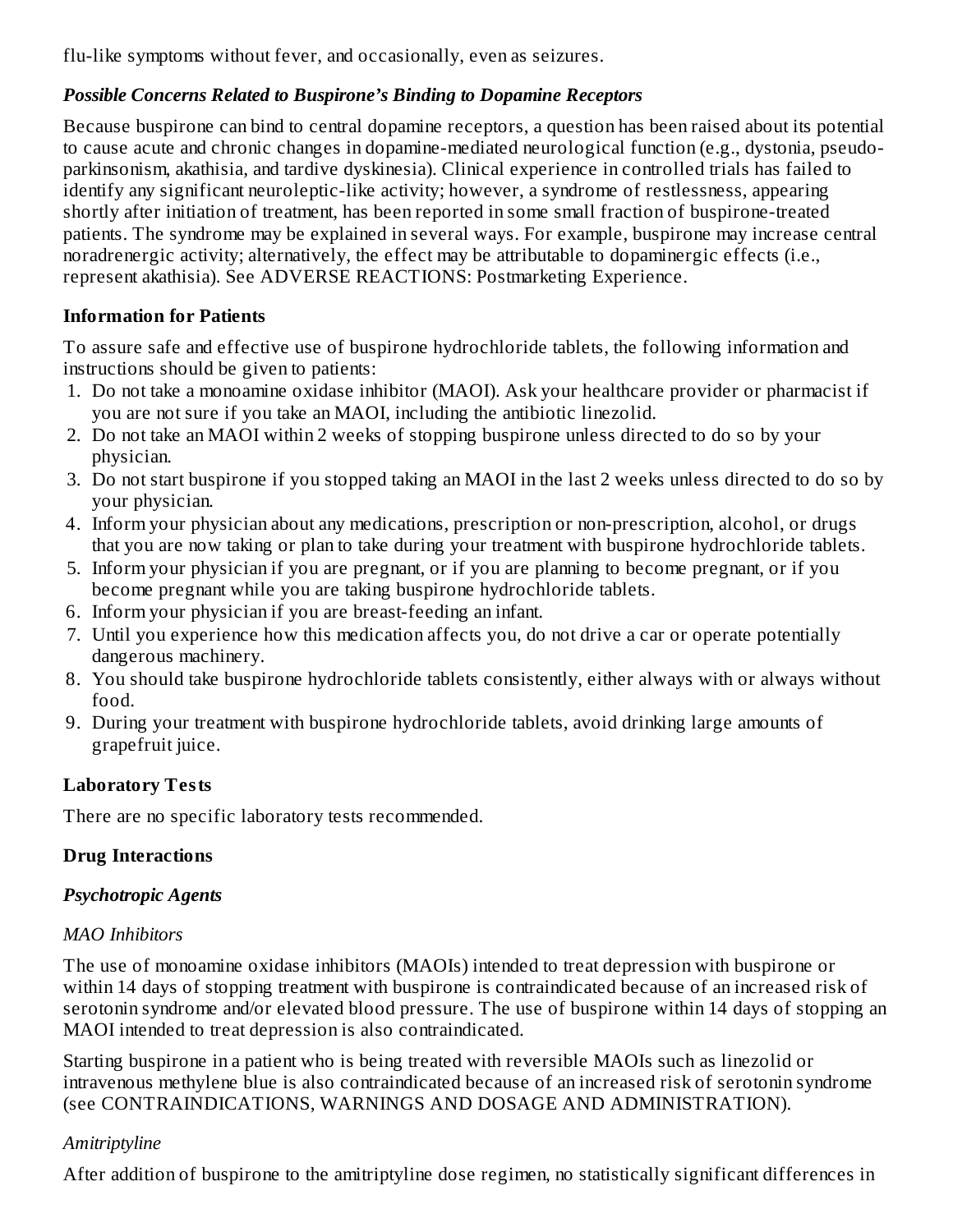the steady-state pharmacokinetic parameters (C $_{\rm max}$ , AUC, and C $_{\rm min}$ ) of amitriptyline or its metabolite nortriptyline were observed.

#### *Diazepam*

After addition of buspirone to the diazepam dose regimen, no statistically significant differences in the steady-state pharmacokinetic parameters (C $_{\rm max}$ , AUC, and C $_{\rm min}$ ) were observed for diazepam, but increases of about 15% were seen for nordiazepam, and minor adverse clinical effects (dizziness, headache, and nausea) were observed.

#### *Haloperidol*

In a study in normal volunteers, concomitant administration of buspirone and haloperidol resulted in increased serum haloperidol concentrations. The clinical significance of this finding is not clear.

#### *Nefazodone*

(see Inhibitors and Inducers of Cytochrome P450 3A4 [CYP3A4])

#### *Trazodone*

There is one report suggesting that the concomitant use of Desyrel $^{\circledR}$  (trazodone hydrochloride) and buspirone may have caused 3- to 6-fold elevations on SGPT (ALT) in a few patients. In a similar study attempting to replicate this finding, no interactive effect on hepatic transaminases was identified.

#### *Triazolam/Flurazepam*

Coadministration of buspirone with either triazolam or flurazepam did not appear to prolong or intensify the sedative effects of either benzodiazepine.

#### *Other Psychotropics*

Because the effects of concomitant administration of buspirone with most other psychotropic drugs have not been studied, the concomitant use of buspirone with other CNS-active drugs should be approached with caution.

## *Inhibitors and Inducers of Cytochrome P450 3A4 (CYP3A4)*

Buspirone has been shown *in vitro* to be metabolized by CYP3A4.This finding is consistent with the *in vivo* interactions observed between buspirone and the following:

## *Diltiazem and Verapamil*

In a study of nine healthy volunteers, coadministration of buspirone (10 mg as a single dose) with verapamil (80 mg t.i.d.) or diltiazem (60 mg t.i.d.) increased plasma buspirone concentrations (verapamil increased AUC and  $\rm{C_{max}}$  of buspirone 3.4-fold while diltiazem increased AUC and  $\rm{C_{max}}$  5.5-fold and 4-fold, respectively). Adverse events attributable to buspirone may be more likely during concomitant administration with either diltiazem or verapamil. Subsequent dose adjustment may be necessary and should be based on clinical assessment.

## *Erythromycin*

In a study in healthy volunteers, coadministration of buspirone (10 mg as a single dose) with erythromycin (1.5 g/day for 4 days) increased plasma buspirone concentrations (5-fold increase in  $\mathsf{C}_{\max}$ and 6-fold increase in AUC). These pharmacokinetic interactions were accompanied by an increased incidence of side effects attributable to buspirone. If the two drugs are to be used in combination, a low dose of buspirone (e.g., 2.5 mg b.i.d.) is recommended. Subsequent dose adjustment of either drug should be based on clinical assessment.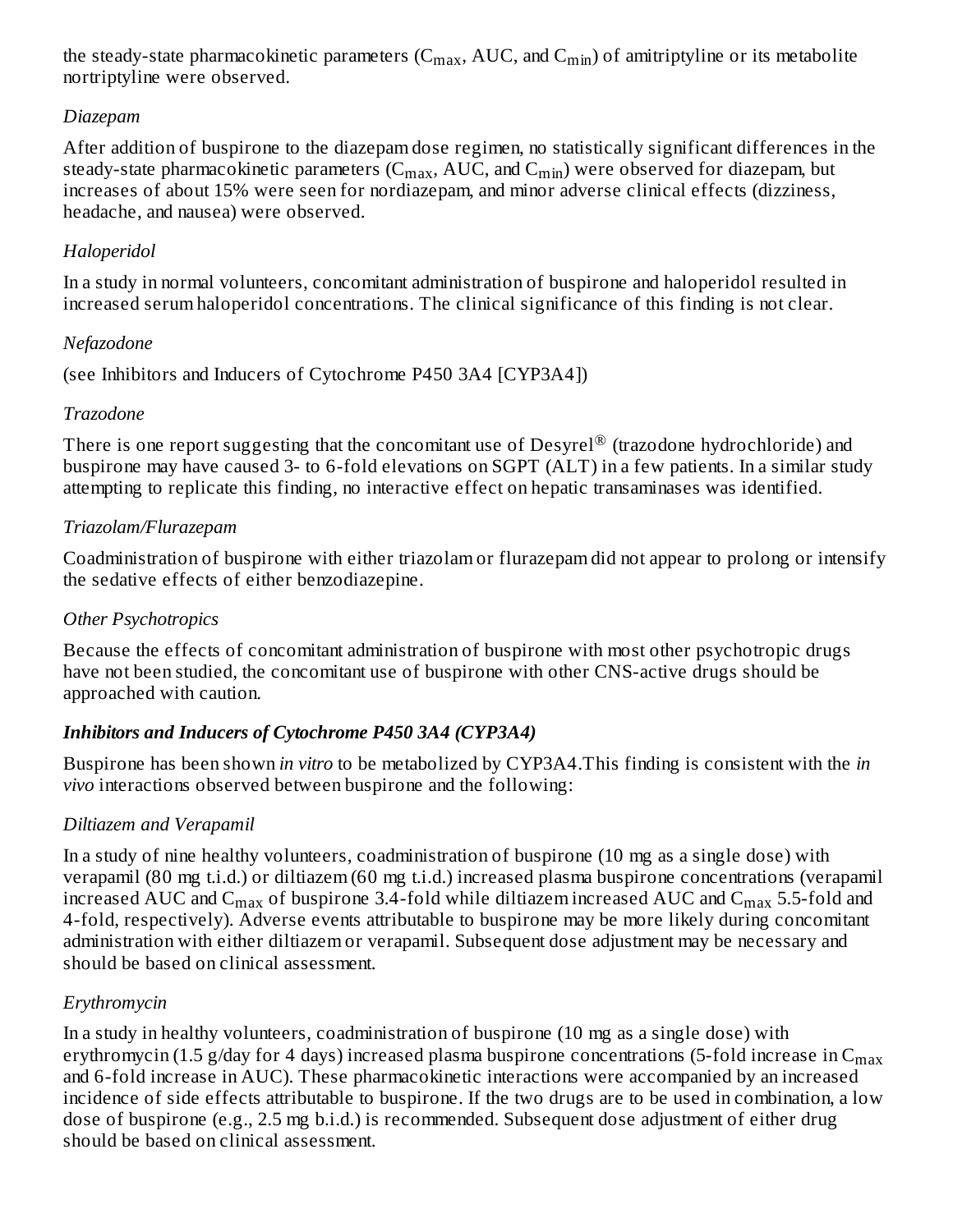## *Grapefruit Juice*

In a study in healthy volunteers, coadministration of buspirone (10 mg as a single dose) with grapefruit juice (200 mL double-strength t.i.d. for 2 days) increased plasma buspirone concentrations (4.3-fold increase in C $_{\rm max}$ ; 9.2-fold increase in AUC). Patients receiving buspirone should be advised to avoid drinking such large amounts of grapefruit juice.

#### *Itraconazole*

In a study in healthy volunteers, coadministration of buspirone (10 mg as a single dose) with itraconazole (200 mg/day for 4 days) increased plasma buspirone concentrations (13-fold increase in  $\rm{C_{max}}$  and 19-fold increase in AUC). These pharmacokinetic interactions were accompanied by an increased incidence of side effects attributable to buspirone. If the two drugs are to be used in combination, a low dose of buspirone (e.g., 2.5 mg q.d.) is recommended. Subsequent dose adjustment of either drug should be based on clinical assessment.

#### *Nefazodone*

In a study of steady-state pharmacokinetics in healthy volunteers, coadministration of buspirone (2.5 mg or 5 mg b.i.d.) with nefazodone (250 mg b.i.d.) resulted in marked increases in plasma buspirone concentrations (increases up to 20-fold in  $\rm{C_{max}}$  and up to 50-fold in AUC) and statistically significant decreases (about 50%) in plasma concentrations of the buspirone metabolite 1-PP. With 5 mg b.i.d. doses of buspirone, slight increases in AUC were observed for nefazodone (23%) and its metabolites hydroxynefazodone (HO-NEF) (17%) and meta-chlorophenylpiperazine (9%). Slight increases in  $\mathsf{C}_{\max}$ were observed for nefazodone (8%) and its metabolite HO-NEF (11%). Subjects receiving buspirone 5 mg b.i.d. and nefazodone 250 mg b.i.d. experienced lightheadedness, asthenia, dizziness, and somnolence, adverse events also observed with either drug alone. If the two drugs are to be used in combination, a low dose of buspirone (e.g., 2.5 mg q.d.) is recommended. Subsequent dose adjustment of either drug should be based on clinical assessment.

#### *Rifampin*

In a study in healthy volunteers, coadministration of buspirone (30 mg as a single dose) with rifampin (600 mg/day for 5 days) decreased the plasma concentrations (83.7% decrease in  $\rm{C_{max}}$ ; 89.6% decrease in AUC) and pharmacodynamic effects of buspirone. If the two drugs are to be used in combination, the dosage of buspirone may need adjusting to maintain anxiolytic effect.

## *Other Inhibitors and Inducers of CYP3A4*

Substances that inhibit CYP3A4, such as ketoconazole or ritonavir, may inhibit buspirone metabolism and increase plasma concentrations of buspirone while substances that induce CYP3A4, such as dexamethasone or certain anticonvulsants (phenytoin, phenobarbital, carbamazepine), may increase the rate of buspirone metabolism. If a patient has been titrated to a stable dosage on buspirone, a dose adjustment of buspirone may be necessary to avoid adverse events attributable to buspirone or diminished anxiolytic activity. Consequently, when administered with a potent inhibitor of CYP3A4, a low dose of buspirone used cautiously is recommended. When used in combination with a potent inducer of CYP3A4 the dosage of buspirone may need adjusting to maintain anxiolytic effect.

## *Other Drugs*

## *Cimetidine*

Coadministration of buspirone with cimetidine was found to increase  $\rm C_{max}$  (40%) and  $\rm T_{max}$  (2-fold), but had minimal effects on the AUC of buspirone.

## *Protein Binding*

*In vitro*, buspirone does not displace tightly bound drugs like phenytoin, propranolol, and warfarin from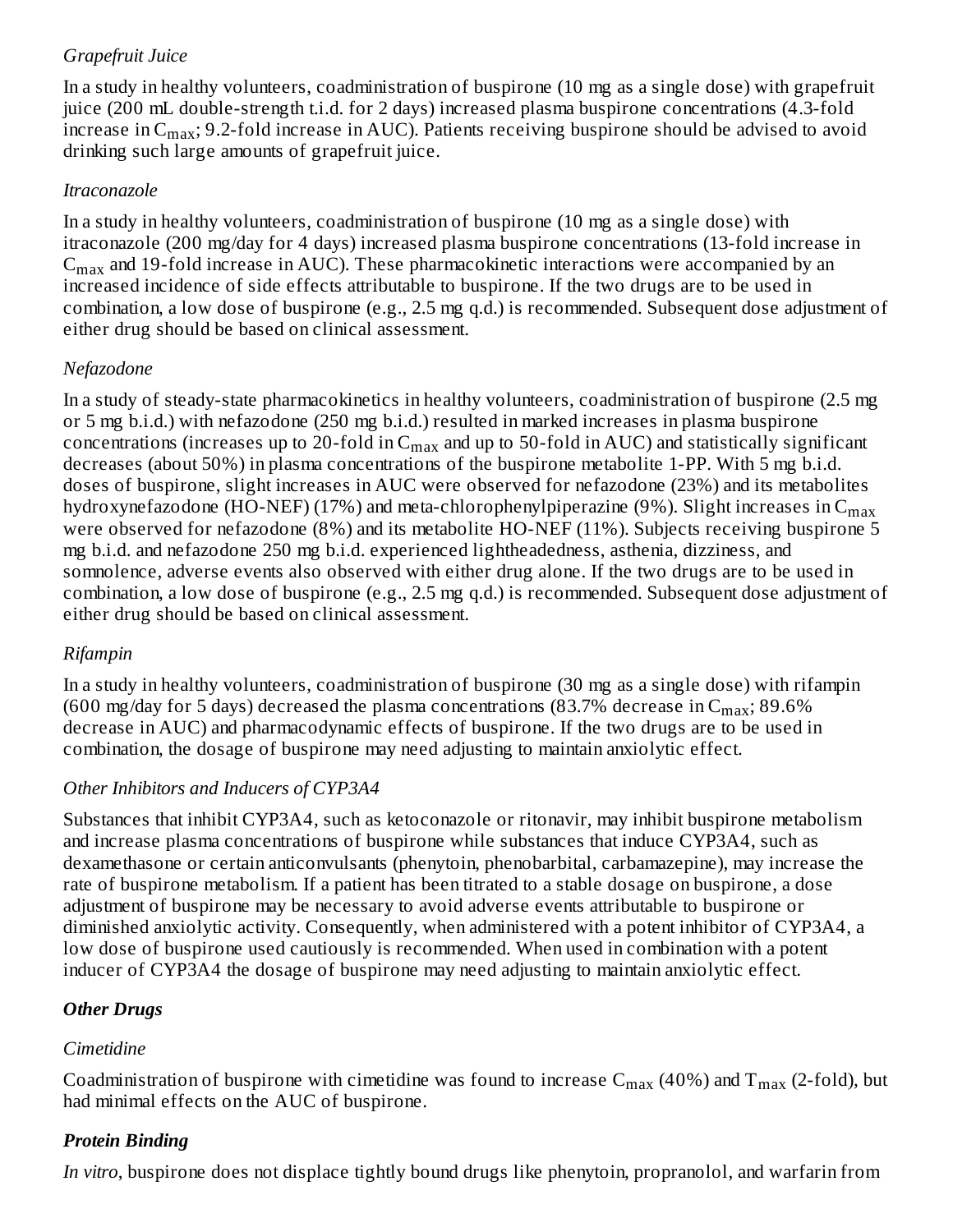serum proteins. However, there has been one report of prolonged prothrombin time when buspirone was added to the regimen of a patient treated with warfarin. The patient was also chronically receiving phenytoin, phenobarbital, digoxin, and Synthroid®. In vitro, buspirone may displace less firmly bound drugs like digoxin. The clinical significance of this property is unknown.

Therapeutic levels of aspirin, desipramine, diazepam, flurazepam, ibuprofen, propranolol, thioridazine, and tolbutamide had only a limited effect on the extent of binding of buspirone to plasma proteins (see CLINICAL PHARMACOLOGY).

## **Drug/Laboratory Test Interactions**

Buspirone hydrochloride may interfere with the urinary metanephrine/catecholamine assay. It has been mistakenly read as metanephrine during routine assay testing for pheochromocytoma, resulting in a false positive laboratory result. Buspirone hydrochloride should therefore be discontinued for at least 48 hours prior to undergoing a urine collection for catecholamines.

## **Carcinogenesis, Mutagenesis, Impairment of Fertility**

No evidence of carcinogenic potential was observed in rats during a 24-month study at approximately 133 times the maximum recommended human oral dose; or in mice, during an 18-month study at approximately 167 times the maximum recommended human oral dose.

With or without metabolic activation, buspirone did not induce point mutations in five strains of Salmonella *typhimurium* (Ames Test) or mouse lymphoma L5178YTK<sup>+</sup> cell cultures, nor was DNA damage observed with buspirone in Wi-38 human cells. Chromosomal aberrations or abnormalities did not occur in bone marrow cells of mice given one or five daily doses of buspirone.

#### **Pregnancy**

## *Teratogenic Effects.*

## *Pregnancy Category B*

No fertility impairment or fetal damage was observed in reproduction studies performed in rats and rabbits at buspirone doses of approximately 30 times the maximum recommended human dose. In humans, however, adequate and well-controlled studies during pregnancy have *not* been performed. Because animal reproduction studies are not always predictive of human response, this drug should be used during pregnancy only if clearly needed.

## **Labor and Delivery**

The effect of buspirone hydrochloride tablets on labor and delivery in women is unknown. No adverse effects were noted in reproduction studies in rats.

## **Nursing Mothers**

The extent of the excretion in human milk of buspirone or its metabolites is not known. In rats, however, buspirone and its metabolites are excreted in milk. Buspirone hydrochloride tablets administration to nursing women should be avoided if clinically possible.

## **Pediatric Us e**

The safety and effectiveness of buspirone were evaluated in two placebo-controlled 6-week trials involving a total of 559 pediatric patients (ranging from 6 to 17 years of age) with GAD. Doses studied were 7.5 mg to 30 mg b.i.d. (15 mg/day to 60 mg/day). There were no significant differences between buspirone and placebo with regard to the symptoms of GAD following doses recommended for the treatment of GAD in adults. Pharmacokinetic studies have shown that, for identical doses, plasma exposure to buspirone and its active metabolite, 1-PP, are equal to or higher in pediatric patients than adults. No unexpected safety findings were associated with buspirone in these trials. There are no long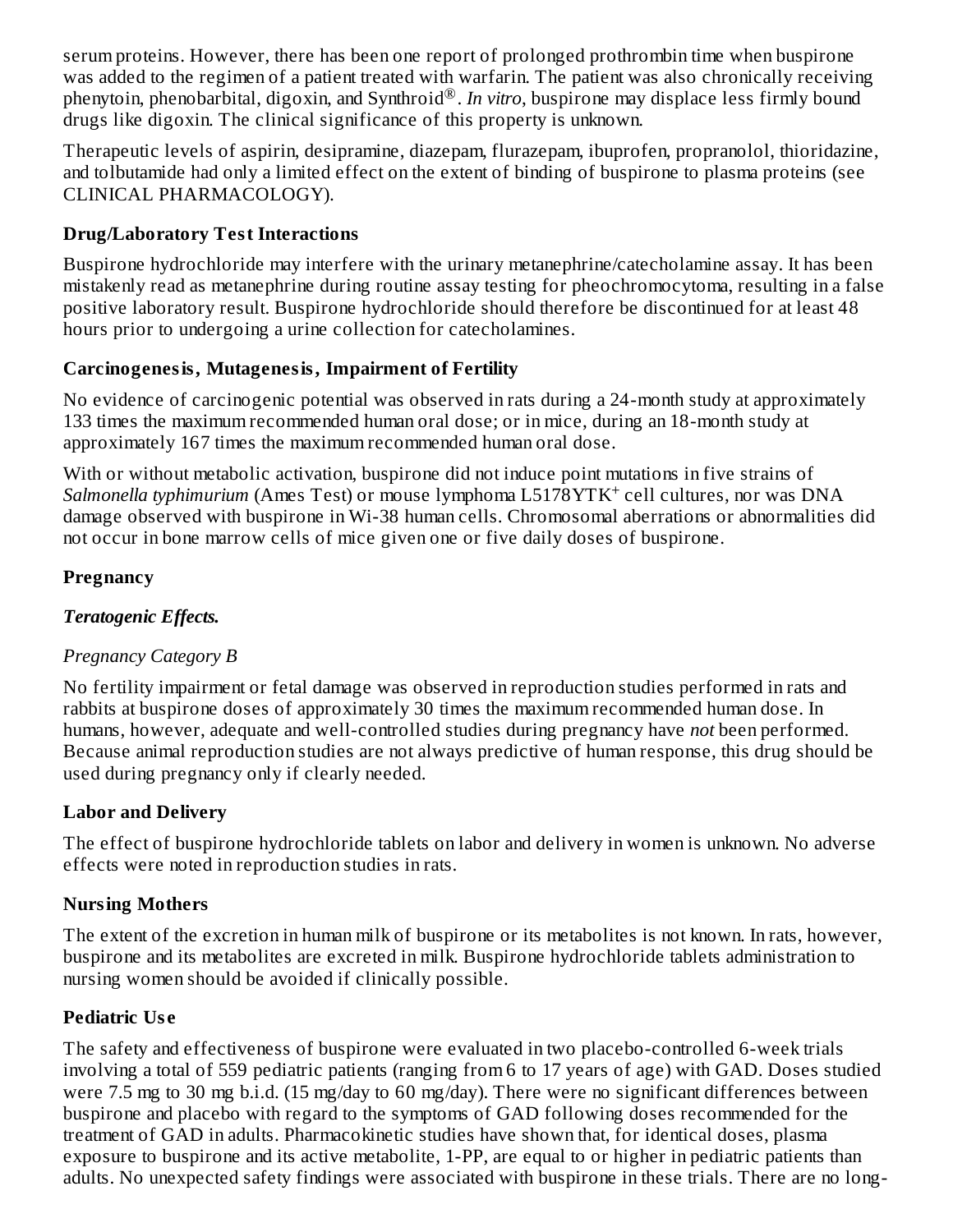term safety or efficacy data in this population.

# **Geriatric Us e**

In one study of 6632 patients who received buspirone for the treatment of anxiety, 605 patients were ≥65 years old and 41 were ≥75 years old; the safety and efficacy profiles for these 605 elderly patients (mean age  $= 70.8$  years) were similar to those in the younger population (mean age  $= 43.3$  years). Review of spontaneously reported adverse clinical events has not identified differences between elderly and younger patients, but greater sensitivity of some older patients cannot be ruled out.

There were no effects of age on the pharmacokinetics of buspirone (see CLINICAL PHARMACOLOGY: Special Populations).

# **Us e in Patients with Impaired Hepatic or Renal Function**

Buspirone is metabolized by the liver and excreted by the kidneys. A pharmacokinetic study in patients with impaired hepatic or renal function demonstrated increased plasma levels and a lengthened half-life of buspirone. Therefore, the administration of buspirone hydrochloride tablets to patients with severe hepatic or renal impairment cannot be recommended (see CLINICAL PHARMACOLOGY).

# **ADVERSE REACTIONS**

# **(See also PRECAUTIONS)**

# **Commonly Obs erved**

The more commonly observed untoward events associated with the use of buspirone hydrochloride tablets not seen at an equivalent incidence among placebo-treated patients include dizziness, nausea, headache, nervousness, lightheadedness, and excitement.

## **Associated with Dis continuation of Treatment**

One guide to the relative clinical importance of adverse events associated with buspirone hydrochloride tablets are provided by the frequency with which they caused drug discontinuation during clinical testing. Approximately 10% of the 2200 anxious patients who participated in the buspirone hydrochloride tablets premarketing clinical efficacy trials in anxiety disorders lasting 3 to 4 weeks discontinued treatment due to an adverse event. The more common events causing discontinuation included: central nervous system disturbances (3.4%), primarily dizziness, insomnia, nervousness, drowsiness, and lightheaded feeling; gastrointestinal disturbances (1.2%), primarily nausea; and miscellaneous disturbances (1.1%), primarily headache and fatigue. In addition, 3.4% of patients had multiple complaints, none of which could be characterized as primary.

## **Incidence in Controlled Clinical Trials**

The table that follows enumerates adverse events that occurred at a frequency of 1% or more among buspirone hydrochloride tablets patients who participated in 4-week, controlled trials comparing buspirone hydrochloride tablets with placebo. The frequencies were obtained from pooled data for 17 trials. The prescriber should be aware that these figures cannot be used to predict the incidence of side effects in the course of usual medical practice where patient characteristics and other factors differ from those which prevailed in the clinical trials. Similarly, the cited frequencies cannot be compared with figures obtained from other clinical investigations involving different treatments, uses, and investigators. Comparison of the cited figures, however, does provide the prescribing physician with some basis for estimating the relative contribution of drug and nondrug factors to the side effect incidence rate in the population studied.

## **TREATMENT-EMERGENT ADVERSE EXPERIENCE INCIDENCE IN PLACEBO-CONTROLLED CLINICAL TRIALS (Percent of Patients Reporting) \***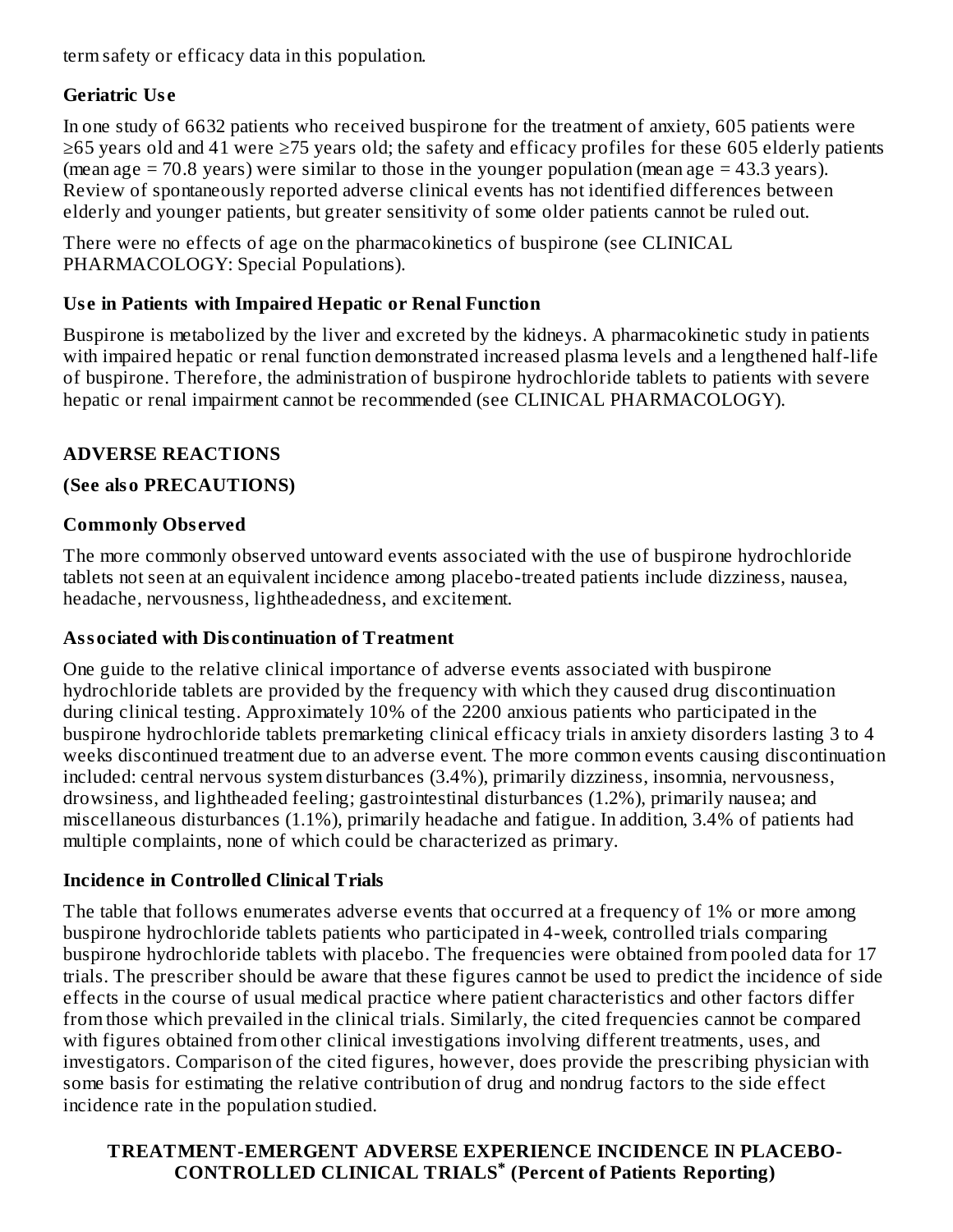| <b>Adverse Experience</b>      | <b>Buspirone Hydrochloride</b><br><b>Tablets</b><br>$(n = 477)$ | <b>Placebo</b><br>$(n = 464)$ |
|--------------------------------|-----------------------------------------------------------------|-------------------------------|
| Cardiovascular                 |                                                                 |                               |
| Tachycardia/Palpitations       | $\mathbf{1}$                                                    | $\mathbf{1}$                  |
| <b>CNS</b>                     |                                                                 |                               |
| <b>Dizziness</b>               | 12                                                              | 3                             |
| Drowsiness                     | 10                                                              | 9                             |
| Nervousness                    | 5                                                               | $\overline{1}$                |
| Insomnia                       | 3                                                               | 3                             |
| Lightheadedness                | 3                                                               |                               |
| <b>Decreased Concentration</b> | $\overline{2}$                                                  | $\overline{2}$                |
| Excitement                     | $\overline{2}$                                                  | $\overline{\phantom{0}}$      |
| Anger/Hostility                | $\overline{2}$                                                  |                               |
| Confusion                      | $\overline{2}$                                                  |                               |
| Depression                     | $\overline{2}$                                                  | $\overline{2}$                |
| <b>EENT</b>                    |                                                                 |                               |
| <b>Blurred Vision</b>          | $\overline{2}$                                                  |                               |
| Gastrointestinal               |                                                                 |                               |
| Nausea                         | 8                                                               | 5                             |
| Dry Mouth                      | 3                                                               | $\overline{4}$                |
| Abdominal/Gastric Distress     | $\overline{2}$                                                  | $\overline{2}$                |
| Diarrhea                       | $\overline{2}$                                                  |                               |
| Constipation                   | $\mathbf{1}$                                                    | $\overline{2}$                |
| Vomiting                       | $\mathbf{1}$                                                    | $\overline{2}$                |
| Musculoskeletal                |                                                                 |                               |
| Musculoskeletal Aches/Pains    | $\mathbf{1}$                                                    |                               |
| Neurological                   |                                                                 |                               |
| <b>Numbness</b>                | $\overline{2}$                                                  |                               |
| Paresthesia                    |                                                                 |                               |
| Incoordination                 | $\mathbf{1}$                                                    |                               |
| Tremor                         | $\mathbf{1}$                                                    |                               |
| Skin                           |                                                                 |                               |
| Skin Rash                      | $\mathbf{1}$                                                    |                               |
| Miscellaneous                  |                                                                 |                               |
| Headache                       | 6                                                               | 3                             |
| Fatigue                        | 4                                                               | $\overline{4}$                |
| Weakness                       | $\overline{2}$                                                  |                               |
| Sweating/Clamminess            | $\mathbf{1}$                                                    |                               |

- Incidence less than 1%.

\* Events reported by at least 1% of buspirone hydrochloride tablets patients are included.

#### **Other Events Obs erved During the Entire Premarketing Evaluation of Buspirone Hydrochloride Tablets**

During its premarketing assessment, buspirone hydrochloride tablets were evaluated in over 3500 subjects. This section reports event frequencies for adverse events occurring in approximately 3000 subjects from this group who took multiple doses of buspirone hydrochloride tablets in the dose range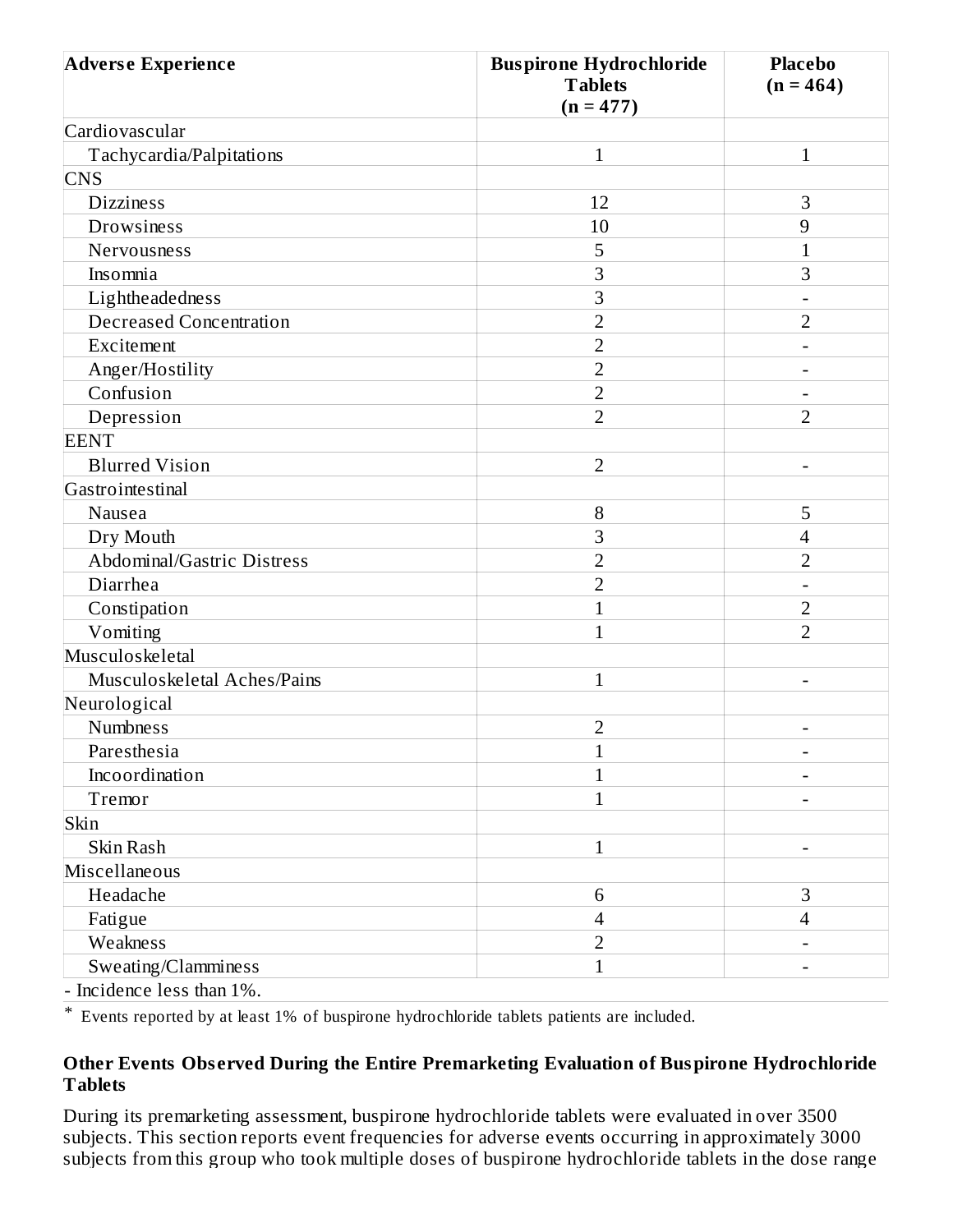for which buspirone hydrochloride tablets are being recommended (i.e., the modal daily dose of buspirone hydrochloride tablets fell between 10 mg and 30 mg for 70% of the patients studied) and for whom safety data were systematically collected. The conditions and duration of exposure to buspirone hydrochloride tablets varied greatly, involving well-controlled studies as well as experience in open and uncontrolled clinical settings. As part of the total experience gained in clinical studies, various adverse events were reported. In the absence of appropriate controls in some of the studies, a causal relationship to buspirone hydrochloride tablets treatment cannot be determined. The list includes all undesirable events reasonably associated with the use of the drug.

The following enumeration by organ system describes events in terms of their relative frequency of reporting in this data base. Events of major clinical importance are also described in the PRECAUTIONS section.

The following definitions of frequency are used: Frequent adverse events are defined as those occurring in at least 1/100 patients. Infrequent adverse events are those occurring in 1/100 to 1/1000 patients, while rare events are those occurring in less than 1/1000 patients.

*Cardiovascular:* Frequent was nonspecific chest pain; infrequent were syncope, hypotension, and hypertension; rare were cerebrovascular accident, congestive heart failure, myocardial infarction, cardiomyopathy, and bradycardia.

*Central Nervous System:* Frequent were dream disturbances; infrequent were depersonalization, dysphoria, noise intolerance, euphoria, akathisia, fearfulness, loss of interest, dissociative reaction, hallucinations, involuntary movements, slowed reaction time, suicidal ideation, and seizures; rare were feelings of claustrophobia, cold intolerance, stupor, and slurred speech and psychosis.

*EENT:* Frequent were tinnitus, sore throat, and nasal congestion; infrequent were redness and itching of the eyes, altered taste, altered smell, and conjunctivitis; rare were inner ear abnormality, eye pain, photophobia, and pressure on eyes.

*Endocrine:* Rare were galactorrhea and thyroid abnormality.

*Gastrointestinal:* Infrequent were flatulence, anorexia, increased appetite, salivation, irritable colon, and rectal bleeding; rare was burning of the tongue.

*Genitourinary:* Infrequent were urinary frequency, urinary hesitancy, menstrual irregularity and spotting, and dysuria; rare were amenorrhea, pelvic inflammatory disease, enuresis, and nocturia.

*Musculoskeletal:* Infrequent were muscle cramps, muscle spasms, rigid/stiff muscles, and arthralgias; rare was muscle weakness.

*Respiratory:* Infrequent were hyperventilation, shortness of breath, and chest congestion; rare was epistaxis.

*Sexual Function:* Infrequent were decreased or increased libido; rare were delayed ejaculation and impotence.

*Skin:* Infrequent were edema, pruritus, flushing, easy bruising, hair loss, dry skin, facial edema, and blisters; rare were acne and thinning of nails.

*Clinical Laboratory:* Infrequent were increases in hepatic aminotransferases (SGOT, SGPT); rare were eosinophilia, leukopenia, and thrombocytopenia.

*Miscellaneous:* Infrequent were weight gain, fever, roaring sensation in the head, weight loss, and malaise; rare were alcohol abuse, bleeding disturbance, loss of voice, and hiccoughs.

#### **Postmarketing Experience**

Postmarketing experience has shown an adverse experience profile similar to that given above. Voluntary reports since introduction have included rare occurrences of allergic reactions (including urticaria), angioedema, cogwheel rigidity, dizziness (rarely reported as vertigo), dystonic reactions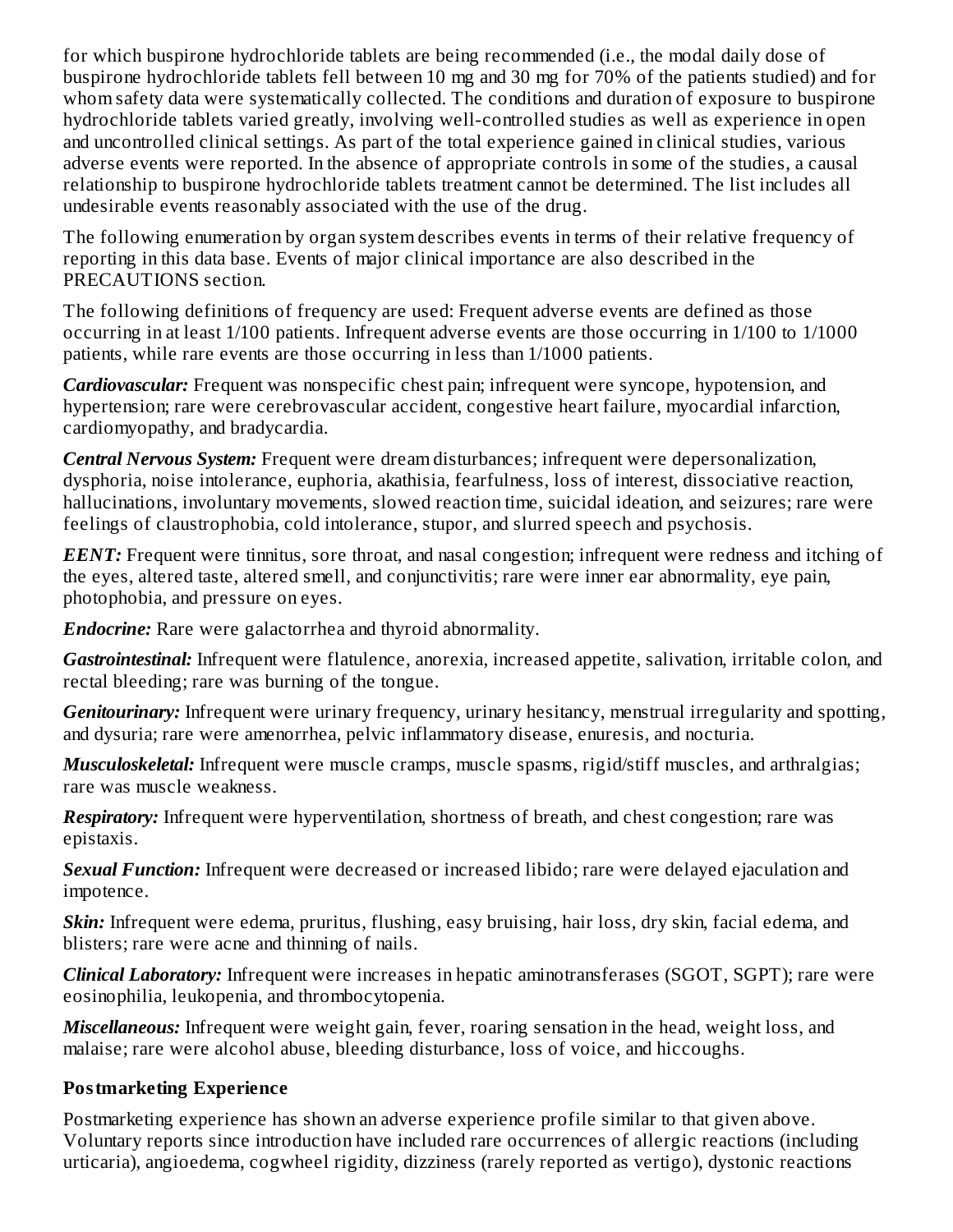(including dystonia), ataxias, extrapyramidal symptoms, dyskinesias (acute and tardive), ecchymosis, emotional lability, serotonin syndrome, transient difficulty with recall, urinary retention, visual changes (including tunnel vision), parkinsonism, akathisia, restless leg syndrome, and restlessness. Because of the uncontrolled nature of these spontaneous reports, a causal relationship to buspirone hydrochloride tablets treatment has not been determined.

## **DRUG ABUSE AND DEPENDENCE**

## **Controlled Substance Class**

Buspirone hydrochloride tablets are not a controlled substance.

# **Physical and Psychological Dependence**

In human and animal studies, buspirone has shown no potential for abuse or diversion and there is no evidence that it causes tolerance, or either physical or psychological dependence. Human volunteers with a history of recreational drug or alcohol usage were studied in two double-blind clinical investigations. None of the subjects were able to distinguish between buspirone hydrochloride tablets and placebo. By contrast, subjects showed a statistically significant preference for methaqualone and diazepam. Studies in monkeys, mice, and rats have indicated that buspirone lacks potential for abuse.

Following chronic administration in the rat, abrupt withdrawal of buspirone did not result in the loss of body weight commonly observed with substances that cause physical dependency.

Although there is no direct evidence that buspirone hydrochloride tablets cause physical dependence or drug-seeking behavior, it is difficult to predict from experiments the extent to which a CNS-active drug will be misused, diverted, and/or abused once marketed. Consequently, physicians should carefully evaluate patients for a history of drug abuse and follow such patients closely, observing them for signs of buspirone hydrochloride tablets misuse or abuse (e.g., development of tolerance, incrementation of dose, drug-seeking behavior).

# **OVERDOSAGE**

## **Signs and Symptoms**

In clinical pharmacology trials, doses as high as 375 mg/day were administered to healthy male volunteers. As this dose was approached, the following symptoms were observed: nausea, vomiting, dizziness, drowsiness, miosis, and gastric distress. A few cases of overdosage have been reported, with complete recovery as the usual outcome. No deaths have been reported following overdosage with buspirone hydrochloride tablets alone. Rare cases of intentional overdosage with a fatal outcome were invariably associated with ingestion of multiple drugs and/or alcohol, and a causal relationship to buspirone could not be determined. Toxicology studies of buspirone yielded the following  ${\rm LD}_{50}$ values: mice, 655 mg/kg; rats, 196 mg/kg; dogs, 586 mg/kg; and monkeys, 356 mg/kg. These dosages are 160 to 550 times the recommended human daily dose.

#### **Recommended Overdos e Treatment**

General symptomatic and supportive measures should be used along with immediate gastric lavage. Respiration, pulse, and blood pressure should be monitored as in all cases of drug overdosage. No specific antidote is known to buspirone, and dialyzability of buspirone has not been determined.

## **DOSAGE AND ADMINISTRATION**

The recommended initial dose is 15 mg daily (7.5 mg b.i.d.). To achieve an optimal therapeutic response, at intervals of 2 to 3 days the dosage may be increased 5 mg per day, as needed. The maximum daily dosage should not exceed 60 mg per day. In clinical trials allowing dose titration, divided doses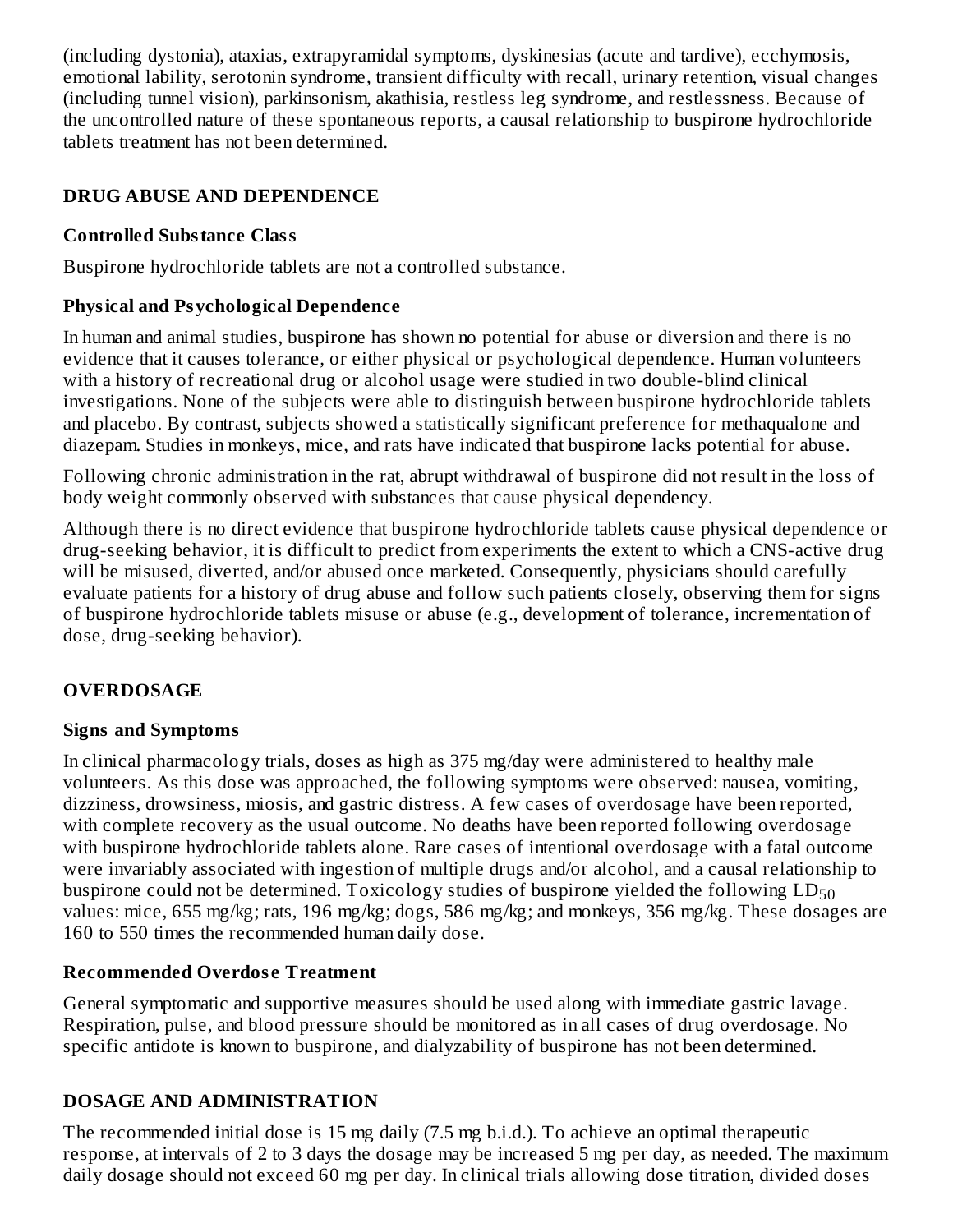of 20 mg to 30 mg per day were commonly employed.

The bioavailability of buspirone is increased when given with food as compared to the fasted state (see CLINICAL PHARMACOLOGY). Consequently, patients should take buspirone in a consistent manner with regard to the timing of dosing; either always with or always without food.

When buspirone is to be given with a potent inhibitor of CYP3A4, the dosage recommendations described in the PRECAUTIONS: Drug Interactions section should be followed.

# **Switching a Patient To or From a Monoamine Oxidas e Inhibitor (MAOI) Antidepressant**

At least 14 days should elapse between discontinuation of an MAOI intended to treat depression and initiation of therapy with buspirone hydrochloride tablets. Conversely, at least 14 days should be allowed after stopping buspirone hydrochloride tablets before starting an MAOI antidepressant (see CONTRAINDICATIONS and DRUG INTERACTIONS).

#### **Us e of Buspirone Hydrochloride Tablets with (Reversible) MAOIs, such as Linezolid or Methylene Blue**

Do not start buspirone hydrochloride tablets in a patient who is being treated with a reversible MAOI such as linezolid or intravenous methylene blue because there is an increased risk of serotonin syndrome. In a patient who requires more urgent treatment of a psychiatric condition, nonpharmacological interventions, including hospitalization, should be considered (see CONTRAINDICATIONS and DRUG INTERACTIONS).

In some cases, a patient already receiving therapy with buspirone hydrochloride tablets may require urgent treatment with linezolid or intravenous methylene blue. If acceptable alternatives to linezolid or intravenous methylene blue treatment are not available and the potential benefits of linezolid or intravenous methylene blue treatment are judged to outweigh the risks of serotonin syndrome in a particular patient, buspirone hydrochloride tablets should be stopped promptly, and linezolid or intravenous methylene blue can be administered. The patient should be monitored for symptoms of serotonin syndrome for 2 weeks or until 24 hours after the last dose of linezolid or intravenous methylene blue, whichever comes first. Therapy with buspirone hydrochloride tablets may be resumed 24 hours after the last dose of linezolid or intravenous methylene blue (see WARNINGS).

The risk of administering methylene blue by non-intravenous routes (such as oral tablets or by local injection) or in intravenous doses much lower than 1 mg per kg with buspirone hydrochloride tablets is unclear. The clinician should, nevertheless, be aware of the possibility of emergent symptoms of serotonin syndrome with such use (see CONTRAINDICATIONS, WARNINGS and DRUG INTERACTIONS).

# **HOW SUPPLIED**

Buspirone Hydrochloride Tablets, USP are available containing 7.5 mg of buspirone hydrochloride, USP.

The 7.5 mg tablets are off-white, oval shaped tablets debossed with "Par 725" bisected on one side and "7.5" on the other side.

NDC 49884-725-01 bottles of 100

NDC 49884-725-05 bottles of 500

Store at 25 $\degree$  C (77 $\degree$  F); excursions permitted between 15 $\degree$  C to 30 $\degree$  C (59 $\degree$  F to 86 $\degree$  F) [see USP controlled room temperature]. Dispense in tight, light-resistant container (USP).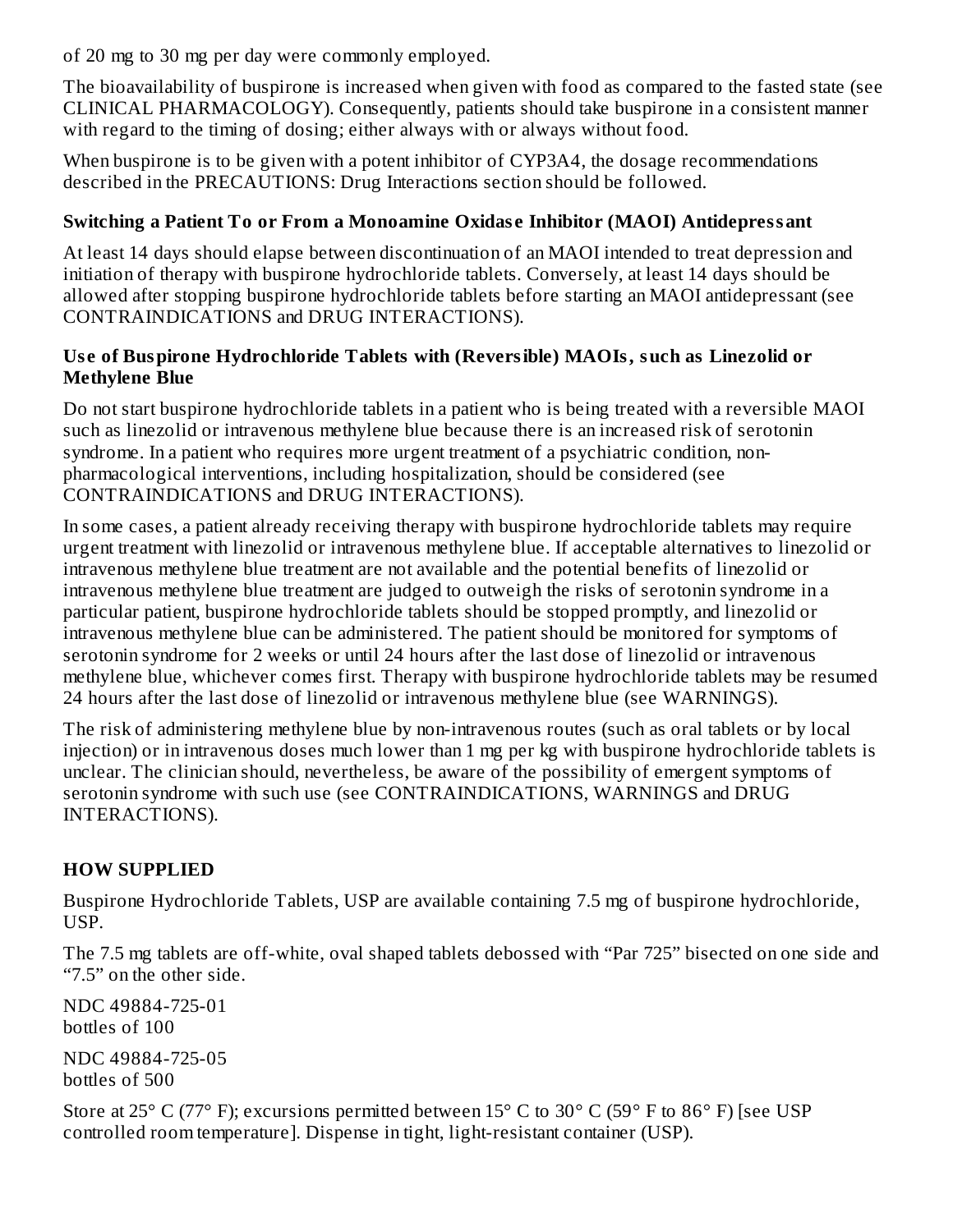#### **REFERENCE**

1. American Psychiatric Association, Ed.: Diagnostic and Statistical Manual of Mental Disorders-III, American Psychiatric Association, May 1980.

The brands listed are trademarks of their respective owners.

Manufactured by: **PAR PHARMACEUTICAL** Chestnut Ridge, NY 10977

Revised: 12/16 OS725-01-1-12

BUSR:R1

#### **PRINCIPAL DISPLAY PANEL - 7.5 mg**

NDC 49884-**725**-01

**BusPIRone HCI Tablets, USP 7.5 mg**

Rx only

**100 Tablets**

**Each tablet contains:** Buspirone Hydrochloride, USP............... 7.5 mg

# **USUAL ADULT DOSAGE:**

See Accompanying Literature.

#### **KEEP THIS AND ALL DRUGS OUT OF REACH OF CHILDREN.**

**Pharmacists:** This is a bulk package.

Dispense in a tight, light-resistant container (USP).

**Store at 25°C (77°F); excursions permitted between 15°C to 30°C (59° to 86°F) [See USP Controlled Room Temperature].**

R01/16 LA725-01-1-07

**Manufactured by: Par Pharmaceutical Chestnut Ridge, NY 10977**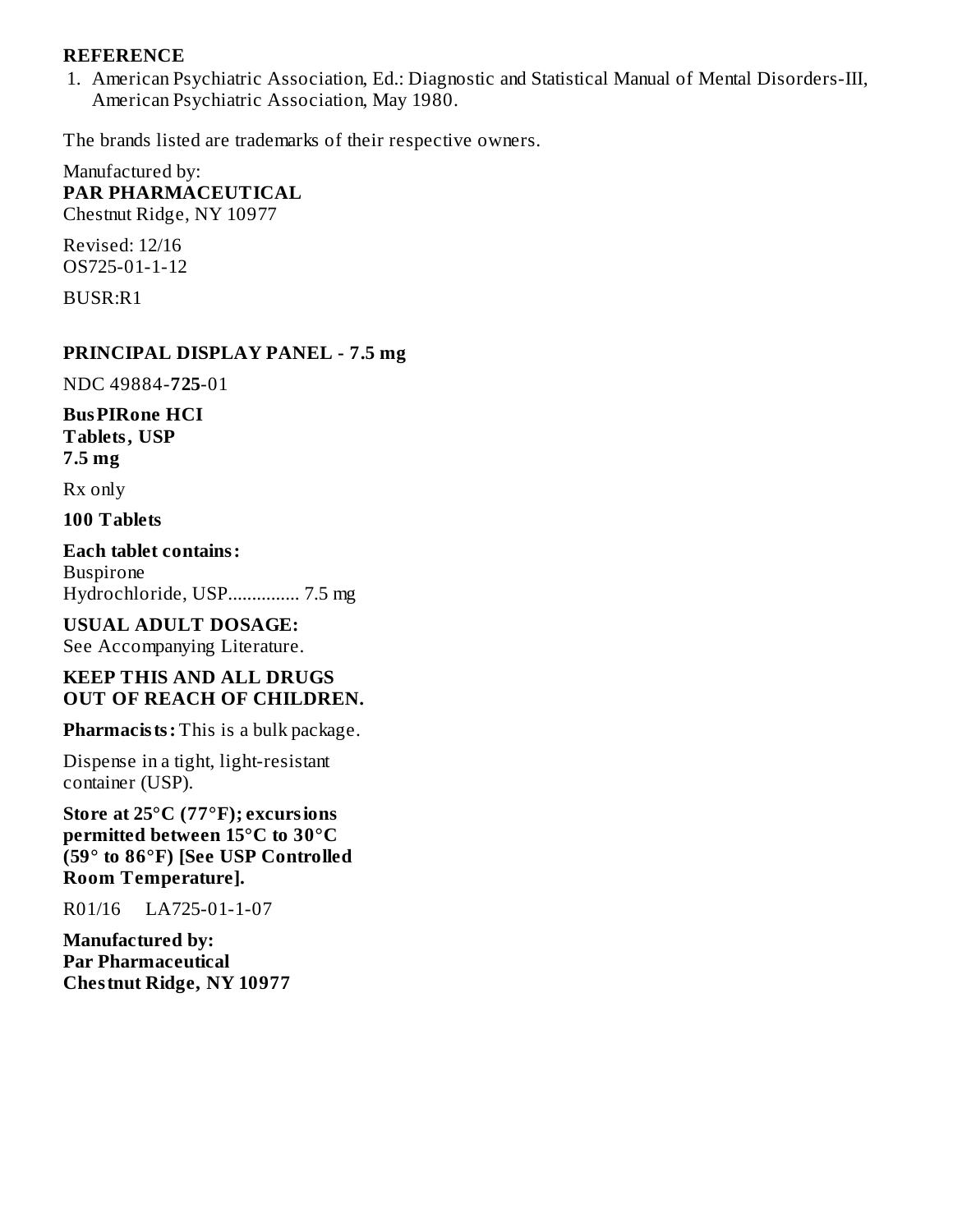| NDC 49884-725-01                            | Each tablet contains:<br>Buspirone                                | ო                        |
|---------------------------------------------|-------------------------------------------------------------------|--------------------------|
|                                             | Hydrochloride, USP 7.5 mg                                         |                          |
| <b>BusPIRone HCI</b><br><b>Tablets, USP</b> | <b>USUAL ADULT DOSAGE:</b><br>See Accompanying Literature.        | ഥ                        |
|                                             | <b>KEEP THIS AND ALL DRUGS</b><br>OUT OF REACH OF CHILDREN.       |                          |
| 7.5 <sub>mg</sub>                           | Pharmacists: This is a bulk package.                              |                          |
| Rx only                                     | Dispense in a tight, light-resistant<br>container (USP).          | $^\infty$<br>$\infty$    |
| <b>100 Tablets</b>                          | Store at 25°C (77°F); excursions<br>permitted between 15° to 30°C | თ                        |
|                                             | (59° to 86°F) [See USP Controlled<br>Room Temperature].           | RO <sub>1</sub> /1<br>zω |

| <b>BUSPIRONE HYDROCHLORIDE</b><br>buspirone hydrochloride tablet                                     |                        |                                                                  |              |                |                                          |                           |          |
|------------------------------------------------------------------------------------------------------|------------------------|------------------------------------------------------------------|--------------|----------------|------------------------------------------|---------------------------|----------|
|                                                                                                      |                        |                                                                  |              |                |                                          |                           |          |
| <b>Product Information</b>                                                                           |                        |                                                                  |              |                |                                          |                           |          |
| Product Type                                                                                         |                        | HUMAN PRESCRIPTION DRUG<br>Item Code (Source)                    |              |                | NDC:49884-725                            |                           |          |
| <b>Route of Administration</b>                                                                       |                        | ORAL                                                             |              |                |                                          |                           |          |
|                                                                                                      |                        |                                                                  |              |                |                                          |                           |          |
|                                                                                                      |                        |                                                                  |              |                |                                          |                           |          |
| <b>Active Ingredient/Active Moiety</b>                                                               |                        |                                                                  |              |                |                                          |                           |          |
|                                                                                                      |                        | <b>Ingredient Name</b>                                           |              |                | <b>Basis of Strength</b>                 |                           | Strength |
| UNII:TK65WKS8HL)                                                                                     |                        | BUSPIRONE HYDROCHLORIDE (UNII: 207LT9J9OC) (BUSPIRONE -          |              |                | <b>BUSPIRONE</b><br><b>HYDROCHLORIDE</b> |                           | 7.5 mg   |
|                                                                                                      |                        |                                                                  |              |                |                                          |                           |          |
|                                                                                                      |                        |                                                                  |              |                |                                          |                           |          |
| <b>Inactive Ingredients</b>                                                                          |                        |                                                                  |              |                |                                          |                           |          |
|                                                                                                      | <b>Ingredient Name</b> |                                                                  |              |                |                                          | Strength                  |          |
| LACTOSE MONOHYDRATE (UNII: EWQ57Q8I5X)                                                               |                        |                                                                  |              |                |                                          |                           |          |
| MAGNESIUM STEARATE (UNII: 70097M6I30)                                                                |                        |                                                                  |              |                |                                          |                           |          |
| MICRO CRYSTALLINE CELLULO SE (UNII: OP1R32D61U)                                                      |                        |                                                                  |              |                |                                          |                           |          |
| PO VIDONE, UNSPECIFIED (UNII: FZ989GH94E)                                                            |                        |                                                                  |              |                |                                          |                           |          |
|                                                                                                      |                        | SODIUM STARCH GLYCOLATE TYPE A POTATO (UNII: 5856J3G2A2)         |              |                |                                          |                           |          |
|                                                                                                      |                        |                                                                  |              |                |                                          |                           |          |
| <b>Product Characteristics</b>                                                                       |                        |                                                                  |              |                |                                          |                           |          |
| Color                                                                                                | WHITE (off-white)      |                                                                  | <b>Score</b> |                | 2 pieces                                 |                           |          |
| <b>Shape</b>                                                                                         | <b>OVAL</b>            |                                                                  | <b>Size</b>  |                | 9mm                                      |                           |          |
| Flavor                                                                                               |                        | <b>Imprint Code</b>                                              |              | Par; 725; 7; 5 |                                          |                           |          |
| <b>Contains</b>                                                                                      |                        |                                                                  |              |                |                                          |                           |          |
|                                                                                                      |                        |                                                                  |              |                |                                          |                           |          |
|                                                                                                      |                        |                                                                  |              |                |                                          |                           |          |
| Packaging                                                                                            |                        |                                                                  |              |                |                                          |                           |          |
| <b>Item Code</b><br>#                                                                                |                        | <b>Package Description</b>                                       |              |                | <b>Marketing Start Date</b>              | <b>Marketing End Date</b> |          |
| 1 NDC:49884-725-01                                                                                   |                        | 100 in 1 BOTTLE; Type 0: Not a Combination Product<br>04/23/2012 |              |                | 08/31/2022                               |                           |          |
| 500 in 1 BOTTLE; Type 0: Not a Combination Product<br>04/23/2012<br>08/31/2022<br>2 NDC:49884-725-05 |                        |                                                                  |              |                |                                          |                           |          |